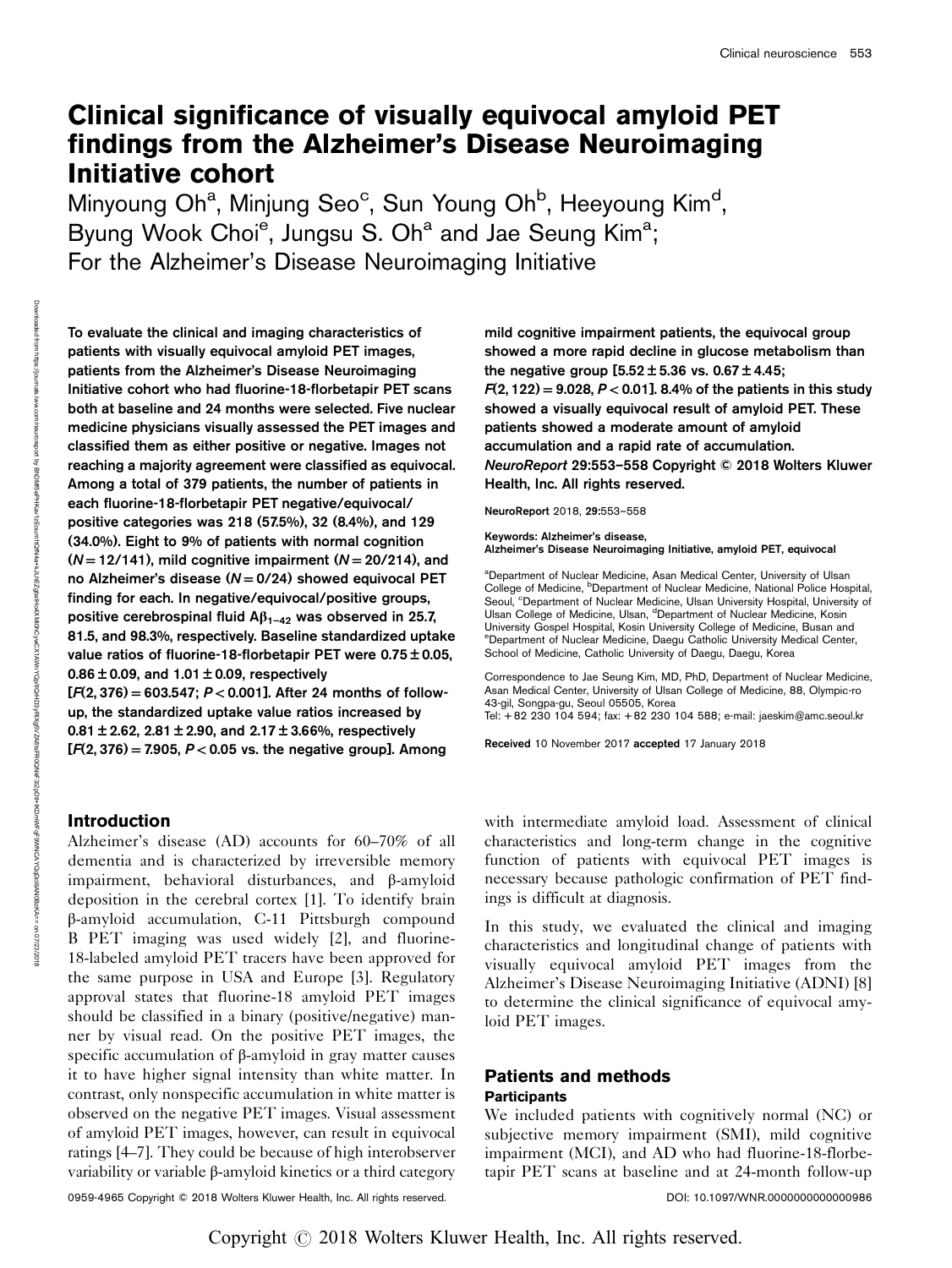(F/U) as of June 2015 as a part of the ADNI study. All ADNI data are publicly available at [http://www.loni.ucla.](http://www.loni.ucla.edu/ADNI) [edu/ADNI](http://www.loni.ucla.edu/ADNI). The ADNI study was approved by the Institutional Review Board of the respective institutions before beginning the study. Informed consent was obtained from all participants.

# Fluorine-18-florbetapir PET image processing and analysis

Fluorine-18-florbetapir PET images were acquired 50–70 min after injection; these images were then realigned, averaged, and resliced to a common voxel size  $(1.5 \text{ mm}^3)$ , which were later smoothed to a common resolution of 8-mm full-width at half-maximum (FWHM).

Baseline structural MRI were co-registered with fluorine-18-florbetapir PET images from each participant; these images were then used to extract weighted cortical retention mean uptake from frontal, parietal, cingulate, and temporal regions. Standardized uptake value ratios (SUVRs) were calculated using a composite region made up of the whole cerebellum, pons, and eroded subcortical white matter as the reference region [9] with a positivity threshold of 0.79 as described previously [10,11]. Compared with the cerebellum and pons alone, reference regions that included subcortical white matter resulted in change measurements that are more accurate [9,12].

For the best visual analysis, we performed harmonization of different PET scanners. Because the uniform 8-mm FWHM resolution provided by ADNI data was mainly designed for accommodating PET images from all scanners into the same spatial resolution, the final PET images were severely degraded to the level of the scanner with the poorest spatial resolution. To avoid excessive blurring effect, we decided to harmonized the spatial resolution as that of the routine amyloid imaging protocol at our institution (Asan Medical Center). We used a post-Gaussian smoothing kernel size of 4-mm FWHM. Accordingly, postsmoothing kernel sizes of other scanners were adjusted using the following equation and the harmonization kernel information reported by Joshi et al. [13].

$$
FWHM_{final} = \sqrt{FWHM_{Joshi}^2 + FWHM_{AMC}^2 - 8^2}.
$$

A panel of five independent board-certified nuclear medicine physicians assessed all fluorine-18-florbetapir PET images; they were blinded to all clinical and diagnostic information. A binary scale was used to classify each scan – 0 if there was no significant fluorine-18-florbetapir cortical retention or 1 if there was some significant fluorine-18-florbetapir cortical retention as described previously [14]. All observers received electronic fluorine-18-florbetapir PET clinical training (<http://www.amyvidtraining.com>; Avid Radiopharmaceuticals, Philadelphia, Pennsylvania, USA), followed by assessment of 100 practice cases before actual visual assessment. The

visual analysis results of fluorine-18-florbetapir PET images were classified into three categories. (a) Positive scan: if more than four observers rated as 1, (b) negative scan: if more than four observers rated as 0, and (c) equivocal scan: if there were no more than four observers with the same ratings.

## Fluorine-18-fluorodeoxyglucose PET image processing

Each fluorine-18-fluorodeoxyglucose PET image was spatially normalized to the standard  $O-15$   $H<sub>2</sub>O$  PET template using SPM5 and the extracted mean fluorine-18-fluorodeoxyglucose uptake for each participant from a set of study-independent and previously validated regions of interest (metaROIs) located in the right and left inferior temporal and lateral parietal regions, and a bilateral posterior cingulate cortex region relative to the mean of a pons and cerebellar vermis reference region [15].

#### Cerebrospinal fluid analysis

Cerebrospinal fluid (CSF)  $\mathbf{A}\beta_{1-42}$ , t-tau, and p-tau were measured concurrently by fluorine-18-florbetapir scans at baseline and analyzed at the ADNI Biomarker core laboratory. We applied autopsy-validated CSF  $\mathbf{A}\beta_{1-42}$ , t-tau, and p-tau positivity cut-offs of 192, 93, and 23 pg/ml, respectively, which were utilized in a previous study [16].

#### Structural MRI analyses

Cross-sectional structural differences were assessed using hippocampal volumes defined on MPRAGE images by Freesurfer v5.1 and divided by the total intracranial volume to adjust for head size.

#### Clinical and cognitive measurements

We examined several clinical and cognitive performance measurements including baseline and longitudinal performance on the Mini-Mental State Examination (MMSE) [17], the Rey Auditory Verbal Learning Test (RAVLT) [18], and the Alzheimer's Disease Assessment Scale-cognitive subscale (ADAS-cog) [19]. The average available F/U duration for longitudinal cognitive and biomarker measurements was  $23.9 \pm 1.9$  months. We also examined the clinical profiles including the clinical diagnosis at baseline and 24-month F/U and whether conversion to AD occurred during the F/U period.

#### Statistical analysis

We used the  $\chi^2$ -test for categorical variables and one-way analysis of variance for quantitative variables. P values were two-sided and considered statistically significant at less than 0.05 for global comparison and at less than 0.05/3 for subgroup analyses to take into account the multiple comparisons. Interobserver agreement of the visual assessment was calculated at the patient level using  $\kappa$  values. Analyses were carried out using statistical package for the social sciences software (version 18.0; SPSS Inc., Chicago, Illinois, USA).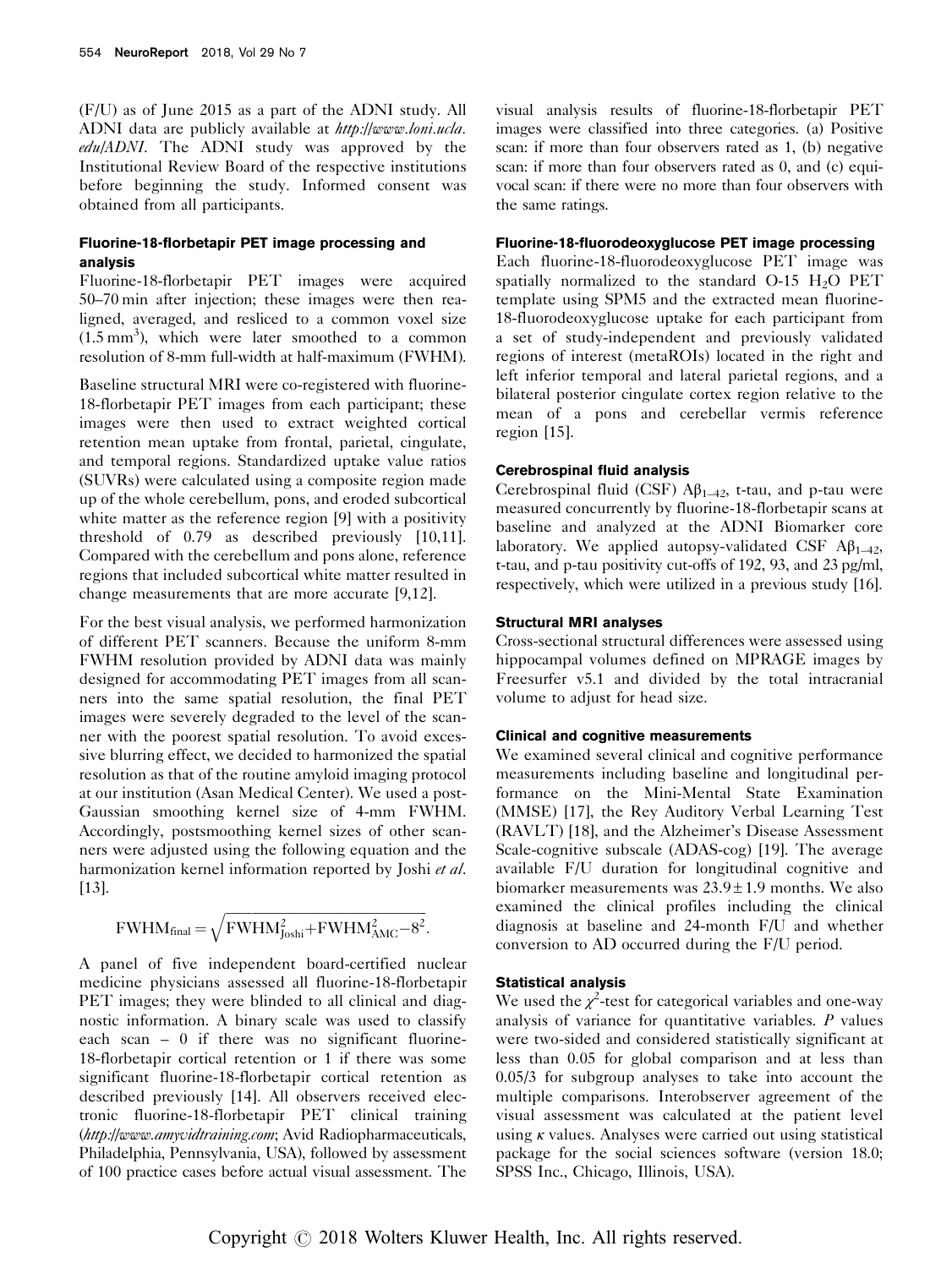## Results Demographic and clinical variables

Demographical data of the patients included as well as their clinical, cognitive, and biomarker characteristics at the time of the scan and 24-month F/U are presented in Table 1. Among a total of 379 patients, the numbers of fluorine-18-florbetapir negative/equivocal/positive patients were 218 (57.5%), 32 (8.4%), and 129 (34.0%), respectively. About 8–9% of patients with NC or subject memory impairment (NC or SMI,  $N = 12/141$ ), MCI ( $N = 20/214$ ), and no AD  $(N=0/24)$  showed equivocal fluorine-18florbetapir PET for each. Among the 32 patients in the equivocal group, 13 (40.6%) showed diffuse mild amyloid retention in the entire cerebral cortex. Among the rest of the patients, retention was the most common in the temporal cortex  $(N=7, 21.9\%)$ , followed by the frontal cortex  $(N=6, 18.8\%)$ , posterior cingulate gyrus  $(N=3, 9.4\%)$ , and occipital cortex  $(N=3, 9.4\%)$ . In visual interpretation using binary criteria, Fleiss' κ value of five raters was 0.78  $(P<0.001, z=48.2)$ .

#### **Biomarkers**

The majority of the patients in the negative group were apolipoprotein E4 − (APOE4−) (78%), whereas the patients in the positive group showed the opposite pattern  $(75.2\% \text{ APOE4+})$ . The equivocal group showed an intermediate pattern (56.4% APOE4 +).

Fluorine-18-florbetapir SUVR showed an increasing tendency in the negative/equivocal/positive group at baseline  $[0.75 \pm 0.05, 0.86 \pm 0.09, \text{ and } 1.01 \pm 0.09, \text{ respectively}$ tively,  $F(2, 376) = 603.547$ ,  $P < 0.01$ ]. As shown in Fig. 1, the equivocal group among patients with MCI showed higher SUVR than did those in the negative group  $[0.88 \pm 0.07 \text{ vs. } 0.76 \pm 0.04; F(2, 211) = 291.242, P < 0.001]$ , and all of them were above the positivity threshold (0.79). The equivocal group in patients with NC or SMI showed a similar tendency  $[0.83 \pm 0.10$  vs.  $0.75 \pm 0.05$ ;  $F(2, 140) = 140.252, P < 0.001$ , but they were distributed both over and below the threshold. The SUVR of the equivocal and the positive group increased more rapidly

|  |  |  | Table 1 Demographics, clinical, and biomarker variables of patients with negative/equivocal/positive fluorine-18-florbetapir PET images |
|--|--|--|-----------------------------------------------------------------------------------------------------------------------------------------|
|  |  |  |                                                                                                                                         |

|                                                      | Negative $(n=218)$   | Equivocal $(n=32)$      | Positive $(n = 129)$            |
|------------------------------------------------------|----------------------|-------------------------|---------------------------------|
| Demographics                                         |                      |                         |                                 |
| Age (years)                                          | $71.0 \pm 7.4$       | $72.7 \pm 7.6$          | $73.5 \pm 6.4$                  |
| Sex (male/female) (n)                                | 122/96               | 17/15                   | 70/59                           |
| Education (years)                                    | $16.6 \pm 2.5$       | $16.8 \pm 2.6$          | $16.1 \pm 2.7$                  |
| Clinical $[n (%)]$                                   |                      |                         |                                 |
| $NC + SMI$                                           | 109 $(50.0)^a$       | 12 $(40.0)^a$           | 20 $(15.5)^a$                   |
| <b>MCI</b>                                           | 106 $(48.6)^a$       | 20 $(60.0)^a$           | 88 (68.2) <sup>a</sup>          |
| <b>AD</b>                                            | 3 $(1.4)^a$          |                         | 21 $(16.3)^a$                   |
| Conversion to AD                                     | $5(2.3)^a$           | 1 $(3.1)^a$             | 20 $(18.5)^a$                   |
| Biomarkers (baseline)                                |                      |                         |                                 |
| $ApoE4 + (%)$                                        | 22.0 <sup>a</sup>    | 56.4 <sup>a</sup>       | 75.2 <sup>a</sup>               |
| 18F-florbetapir (SUVR, composite)                    | $0.75 \pm 0.05$      | $0.86 \pm 0.09^{b,d}$   | $1.01 \pm 0.09^{b,c}$           |
| 18F-florbetapir + (SUVR, composite) (%)              | 15.6 <sup>a</sup>    | $78.1^{\circ}$          | $99.2^{\rm a}$                  |
| <sup>18</sup> F-FDG metaROI                          | $1.33 \pm 0.11$      | $1.31 \pm 0.11$         | $1.29 \pm 0.14$                 |
| Hippocampal volume/ICV (%)                           | $0.50 \pm 0.07$      | $0.48 \pm 0.06$         | $0.44 \pm 0.08^{b,c}$           |
| CSF $\mathsf{A}\beta_{1-42}$ (pg/ml)                 | $215.12 \pm 40.27^b$ | $166.84 \pm 39.57^b$    | $133.30 \pm 23.11^b$            |
| CSF A $\beta_{1-42}$ , +/- (n)                       | 50/144               | 22/5                    | 121/2                           |
| CSF $A\beta_{1-42}$ , + (%)                          | 25.7 <sup>a</sup>    | $81.5^a$                | 98.3 <sup>a</sup>               |
| CSF p-tau (pg/ml)                                    | $30.06 \pm 16.10$    | $43.22 \pm 18.83$       | $59.67 \pm 29.15$               |
| CSF p-tau, $+/-$ (n/N)                               | 120/74               | 25/2                    | 116/7                           |
| CSF p-tau, $+$ $(\%)$                                | 61.9 <sup>a</sup>    | 92.6 <sup>a</sup>       | 94.3 <sup>a</sup>               |
| CSF t-tau (pg/ml)                                    | $59.51 \pm 28.53$    | $81.9 \pm 33.15$        | $120.03 \pm 56.34$              |
| CSF t-tau, $+/-$ (n/N)                               | 23/171               | 9/18                    | 78/45                           |
| CSF t-tau, $+$ $(\% )$                               | 11.9 <sup>a</sup>    | $33.3\%$ <sup>a</sup>   | $63.4^{\circ}$                  |
| Biomarkers (changes during 24 months)                |                      |                         |                                 |
| 18F-florbetapir (composite) (24 months baseline) (%) | $0.81 \pm 2.62$      | $2.81 \pm 2.90^{\rm b}$ | $2.17 \pm 3.66^{b,c}$           |
| <sup>18</sup> F-FDG metaROI (baseline 24 months) (%) | $1.24 \pm 4.62$      | $1.41 \pm 10.47$        | $4.46 \pm 5.97^b$               |
| Hippocampus/ICV (baseline 24 months) (%)             | $2.74 \pm 4.17$      | $2.95 \pm 2.79$         | $7.22 \pm 5.56^{b,c}$           |
| Cognitive function (baseline)                        |                      |                         |                                 |
| MMSE (score)                                         | $28.76 \pm 1.48$     | $28.09 \pm 1.87$        | $27.00 \pm 2.65^{b,c}$          |
| ADAS-cog (score)                                     | $10.9 \pm 5.36$      | $13.34 \pm 6.11$        | 19.01 $\pm$ 8.99 <sup>b,c</sup> |
| RAVLT fr (score)                                     | $4.07 \pm 2.59$      | $3.53 \pm 2.05$         | $5.05 \pm 2.44^{b,c}$           |
| Cognitive function (changes during 24 months)        |                      |                         |                                 |
| MMSE (baseline 24 months)                            | $0.66 \pm 3.59$      | $-0.28 \pm 2.33$        | $2.20 \pm 3.03^{b,c}$           |
| ADAS-cog (24 months baseline)                        | $-1.32 \pm 4.39$     | $-1.88 \pm 3.94$        | $4.16 \pm 7.53^{b,c}$           |
| RAVLT fr (baseline 24 months)                        | $0.05 \pm 3.23$      | $-0.34 \pm 3.48$        | $-0.07 \pm 2.73$                |

Mean±SD shown for continuous variables and proportion positive/abnormal shown for dichotomous variables.<br>ADAS-cog, Alzheimer's Disease Assessment Scale-cognitive subscale; AD, Alzheimer's disease; CSF, cerebrospinal fluid; <sup>18</sup>F-FDG, fluorine-18-fluorodeoxyglucose; ICV, intracranial volume; metaROI, previously validated region of interest; MCI, mild cognitive impairment; MMSE, Mini-Mental State Examination; NC, normal cognition; RAVLT fr, Rey Auditory Verbal Learning Test free recall; SMI, surjective memory impairment; SUVRs, standardized uptake value ratios.  ${}^{a}P$  < 0.05, for comparison among three groups.

 $\rm ^bP\,{<}\,0.01,$  compared with the negative group.

 $\degree$ P < 0.01, compared with the equivocal group.

 $\mathrm{^{d}P}$  < 0.01, compared with the positive group.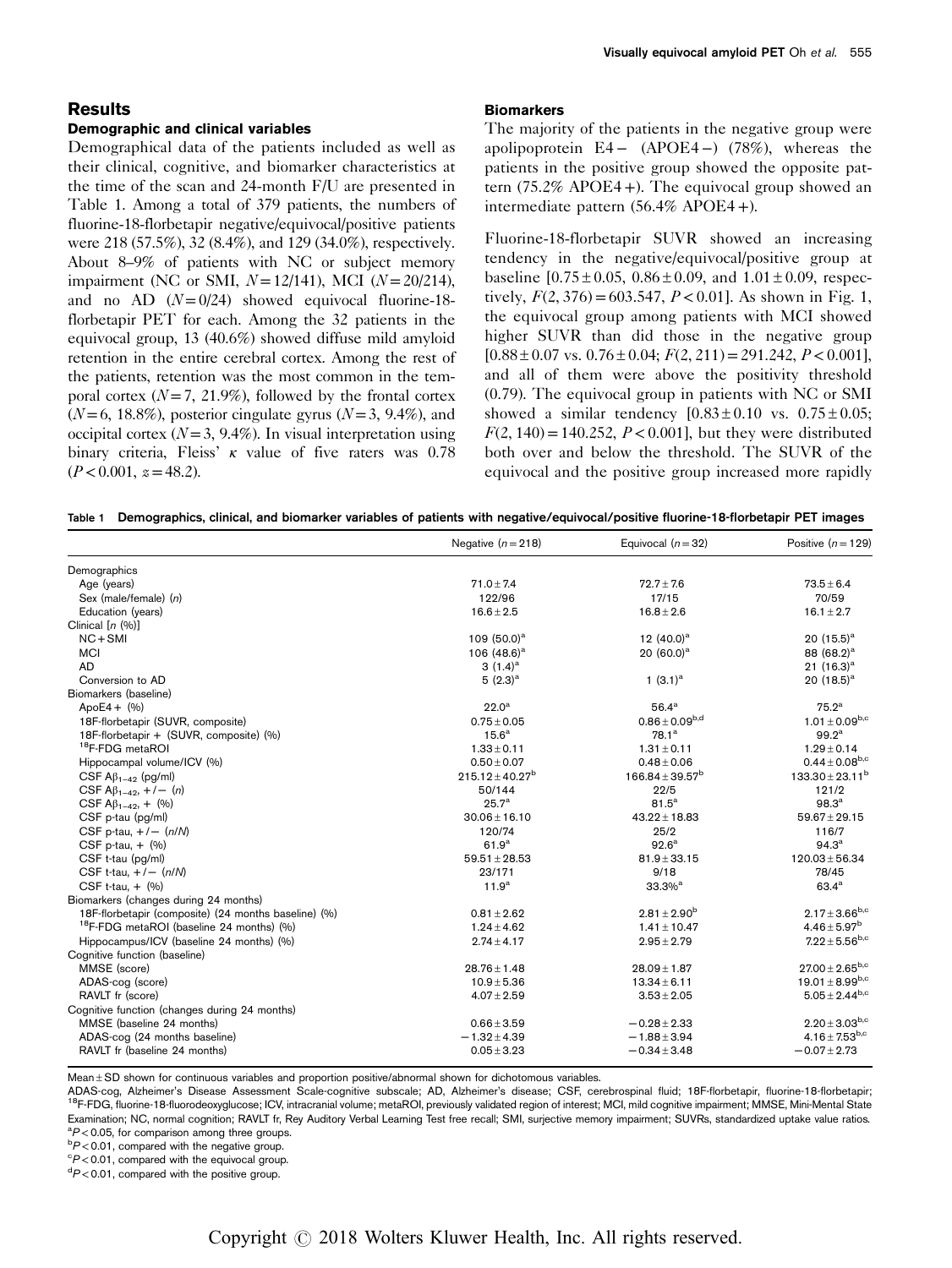



Fluorine-18-florbetapir standardized uptake value ratios in the negative/ equivocal/positive group according to clinical disease status. AD, Alzheimer's disease; MCI, mild cognitive impairment; NC, normal cognition; SMI, surjective memory impairment; SUVRs, standardized uptake value ratios.

than that of the negative group  $[2.81 \pm 2.90, 2.17 \pm 3.66 \text{ vs.}$  $0.81 \pm 2.62$ ;  $F(2, 376) = 7.905$ ,  $P = 0.004$ ] during 24-month F/U.

Decreasing tendency was observed in CSF  $\mathbf{A}\mathbf{\beta}_{1-42}$  and increasing tendency was observed in CSF p-tau and t-tau in the three groups. The majority of the patients in the equivocal (77.8%) and positive (98.3%) group were positive in both CSF  $\mathbf{A}\beta_{1-42}$  and SUVR. At baseline, the three groups did not differ significantly in hypometabolism in characteristic AD (metaROI) regions, but the positive group showed a more rapid decline (Table 1). Among the patients with MCI, the equivocal group showed a more rapid decline in glucose metabolism than those in the negative group  $[5.52 \pm 5.36$  vs.  $0.67 \pm 4.45$ ;  $F(2, 122) = 9.028$ ,  $P < 0.01$ ]. The positive group showed significant hippocampal atrophy at baseline  $[F(2, 331) = 26.448, P < 0.01]$  and rapid progression  $[F(2, 264) = 22.580, P < 0.01]$  than the other groups (Table 1).

## Cognitive function

The positive group showed significantly poor performance than the other groups on MMSE, ADAS-cog, and RAVLT at baseline  $[F(2, 374) = 31.513, P < 0.01]$  as well as rapid progression  $[F(2, 371) = 32.336, P < 0.01]$  than the other groups (Table 1). They also showed a more rapid decline in MMSE and ADAS-cog during 24-month F/U (Table 1).

#### **Discussion**

As a result of the majority read by five independent reviewers, 8.4% of amyloid PET were deemed to be visually equivocal; this finding is in agreement with those of previous reports [5,6,8]. The equivocal group showed intermediate amyloid load between the negative and the positive group. The majority of them exceeded the positivity cut-off in terms of the SUVR. Furthermore, they were mostly below the positivity cut-off in CSF  $A\beta_{1-42}$ . According to the time course of biomarkers for AD [20,21], decreased CSF  $\mathbf{A}\beta_{1-42}$  preceded amyloid deposition in PET. Therefore, amyloid PET with equivocal visual findings might be a finding that was noted during the transition of a negative PET into a positive PET. This assumption is supported by the rapid amyloid accumulation during 24-month F/U, especially in patients with MCI.

In the model for biomarker changes, saturation of amyloid biomarkers is followed by neurodegeneration including cerebral glucose hypometabolism, brain volume, hippocampal atrophy, and cognition. Amyloid PET with visually positive findings in this study showed a similar pattern during 24-month F/U. In contrast, amyloid PET with visually negative findings remained unchanged in terms of both amyloid and neurodegeneration biomarkers.

In terms of equivocal PET, Hosokawa et al. [5] focused on the degree of cortical retention and defined it as suspected cortical accumulation, but not higher than that in the white matter by two reviewers. Conversely, Payoux *et al.* [6] focused on agreement and defined it as images with no consensus among three reviewers. In our current study, there were five reviewers and defined equivocal PET as images with narrow majority (no  $>4$ reviewers with the same ratings) to prevent defining equivocal PET by a single reviewer's opinion. In clinical practice, we sometimes encounter amyloid PET that is difficult to designate as positive or negative. We tackled the problem of equivocal PET by reading it with multiple reviewers with majority reads and not by one reviewer. We believe that this solution is practical because it eliminates the need for any additional analytic software. We observed that interobserver variability on binary visual interpretation of fluorine-18-florbetapir PET was small, thus suggesting that having 100 practice cases after training with an electronic program may be enough for clinical purposes in most cases.

This study has several noteworthy limitations. First, combined CT scans were not available on the ADNI database. Anatomical imaging including MRI or computed tomography may help identify cortical gray matter, especially in cases of brain atrophy, and may reduce the number of equivocal cases. Second, the clinical F/U period was not long enough to assess the cognitive evolution of equivocal cases. Nevertheless, the clinical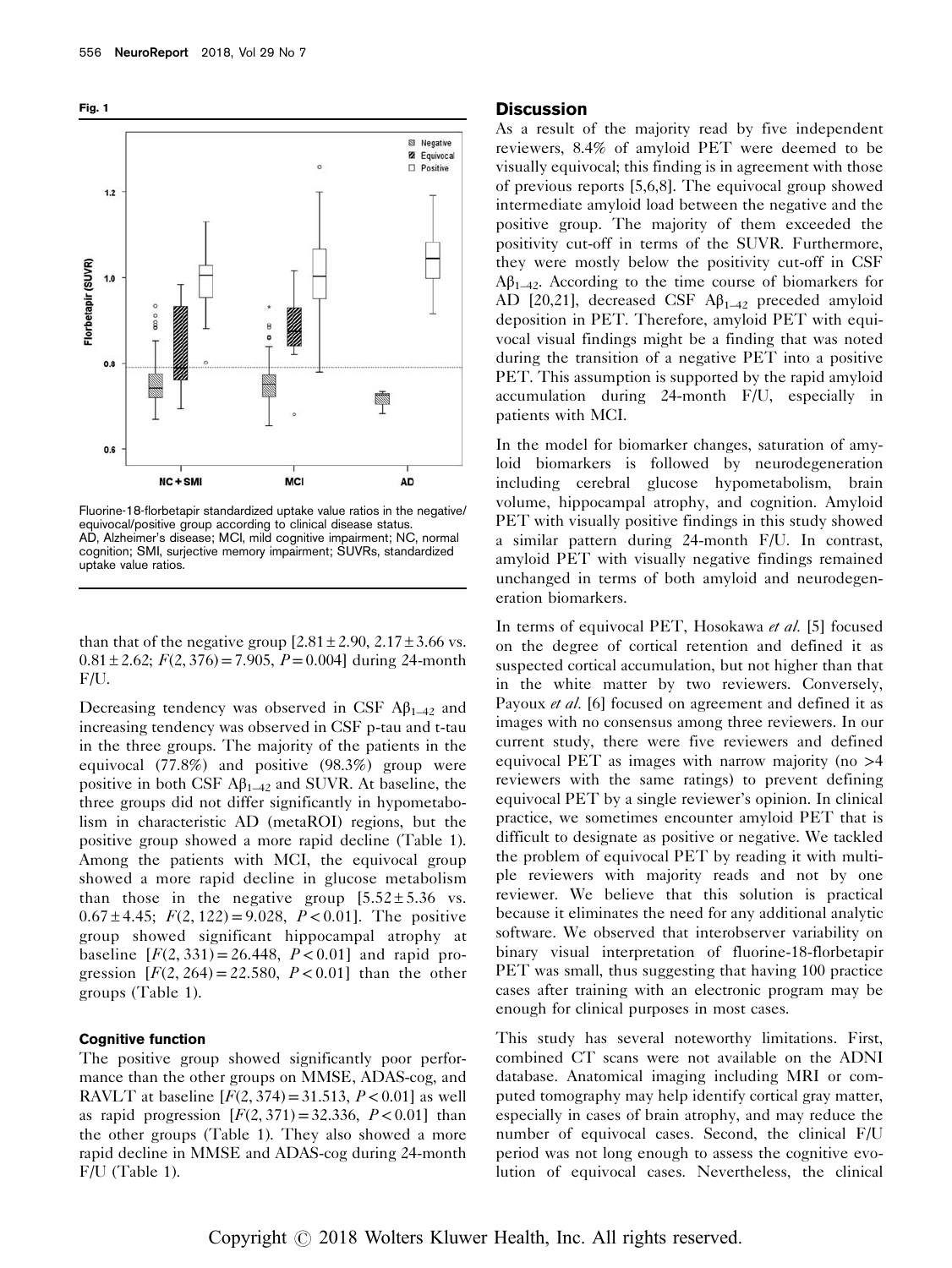diagnosis in the majority of patients remained unchanged, and only a few patients were converted to AD in each group. Third, only fluorine-18-florbetapir PET was assessed in our study. Although a recent systematic review and meta-analysis found no marked difference in the diagnostic accuracy of the three fluorine-18-labeled Aβ tracers [22], the different kinds of tracers may lead to distinct results, considering their different chemical structures and affinity for neuritic and diffuse plaque [21,23].

# **Conclusion**

8.4% of patients from the ADNI cohort showed visually equivocal amyloid PET scans. The majority of these patients were quantitatively positive both in fluorine-18-florbetapir SUVR and in CSF  $\mathbf{A}\beta_{1-42}$ , with relatively rapid amyloid accumulation.

# Acknowledgements

This study was supported by grant HI14C2768 from the Korea Health Technology Research and Development Project through the Korea Health Industry Development Institute, funded by the Ministry of Health & Welfare, Republic of Korea. Data collection and sharing for this project were funded by the ADNI (National Institutes of Health Grant U01 AG024904) and DOD ADNI (Department of Defense award number W81XWH-12-2-0012). ADNI is funded by the National Institute on Aging, the National Institute of Biomedical Imaging and Bioengineering, and through generous contributions from the following: AbbVie, Alzheimer's Association; Alzheimer's Drug Discovery Foundation; Araclon Biotech; BioClinica Inc.; Biogen; Bristol-Myers Squibb Company; CereSpir Inc.; Eisai Inc.; Elan Pharmaceuticals Inc.; Eli Lilly and Company; EuroImmun; F. Hoffmann-La Roche Ltd and its affiliated company Genentech Inc.; Fujirebio; GE Healthcare; IXICO Ltd; Janssen Alzheimer Immunotherapy Research & Development LLC; Johnson & Johnson Pharmaceutical Research & Development LLC.; Lumosity; Lundbeck; Merck & Co. Inc.; Meso Scale Diagnostics LLC; NeuroRx Research; Neurotrack Technologies; Novartis Pharmaceuticals Corporation; Pfizer Inc.; Piramal Imaging; Servier; Takeda Pharmaceutical Company; and Transition Therapeutics. The Canadian Institutes of Health Research is providing funds to support ADNI clinical sites in Canada. Private sector contributions are facilitated by the Foundation for the National Institutes of Health (<http://www.fnih.org>). The grantee organization is the Northern California Institute for Research and Education, and the study is coordinated by the Alzheimer's Disease Cooperative Study at the University of California, San Diego. ADNI data are disseminated by the Laboratory for Neuro Imaging at the University of Southern California.

Data used in the current study were obtained from the Alzheimer's Disease Neuroimaging Initiative (ADNI) database (adni.loni.usc.edu). As such, the investigators within the ADNI contributed to the study design and

implementation of the database and/or provided data, but did not participate in analysis or writing of this manuscript. A complete listing of ADNI investigators can be found at: http://adni.loni.usc.edu/wp-content/uploads/how\_to [apply/ADNI\\_Acknowledgement\\_List.pdf](http://adni.loni.usc.edu/wp-content/uploads/how_to_apply/ADNI_Acknowledgement_List.pdf).

## Conflicts of interest

There are no conflicts of interest.

## References

- 1 McKhann GM, Knopman DS, Chertkow H, Hyman BT, Jack CR, Kawas CH, et al. The diagnosis of dementia due to Alzheimer's disease: Recommendations from the National Institute on Aging-Alzheimer's Association workgroups on diagnostic guidelines for Alzheimer's disease. Alzheimers Dement 2011; 7:263–269.
- 2 Ikonomovic MD, Klunk WE, Abrahamson EE, Mathis CA, Price JC, Tsopelas ND, et al. Post-mortem correlates of in vivo PiB-PET amyloid imaging in a typical case of Alzheimer's disease. Brain 2008; 131:1630–1645.
- 3 Yang L, Rieves D, Ganley C. Brain amyloid imaging FDA approval of florbetapir F18 injection. N Engl J Med 2012; 367:885–887.
- 4 Hosokawa C, Ishii K, Kimura Y, Hyodo T, Hosono M, Sakaguchi K, et al. Performance of <sup>11</sup>C-Pittsburgh compound B PET binding potential images in the detection of amyloid deposits on equivocal static images. J Nucl Med 2015; 56:1910–1915.
- 5 Hosokawa C, Ishii K, Hyodo T, Sakaguchi K, Usami K, Shimamoto K, et al. Investigation of 11C-PiB equivocal PET findings. Ann Nucl Med 2015; 29:164–169.
- 6 Payoux P, Delrieu J, Gallini A, Adel D, Salabert A, Hitzel A, et al. Cognitive and functional patterns of nondemented subjects with equivocal visual amyloid PET findings. Eur J Nucl Med Mol Imaging 2015; 42:1459–1468.
- 7 Nayate A, Dubroff J, Schmitt J, Nasrallah I, Kishore R, Mankoff D, et al. Use of standardized uptake value ratios decreases interreader variability of [<sup>18</sup>F] florbetapir PET brain scan interpretation. Am J Neuroradiol 2015; 36:1237–1244.
- 8 Yamane T, Ishii K, Sakata M, Ikari Y, Nishio T, Ishii K, et al. Inter-rater variability of visual interpretation and comparison with quantitative evaluation of 11C-PiB PET amyloid images of the Japanese Alzheimer's Disease Neuroimaging Initiative (J-ADNI) multicenter study. Eur J Nucl Med Mol Imaging 2017; 44:850–857.
- 9 Landau SM, Fero A, Baker SL, Koeppe R, Mintun M, Chen K, et al. Measurement of longitudinal β-amyloid change with  $(18)$ F-florbetapir PET and standardized uptake value ratios. J Nucl Med 2015; 56:567–574.
- 10 Landau SM, Breault C, Joshi AD, Pontecorvo M, Mathis CA, Jagust WJ, et al. Amyloid-beta imaging with Pittsburgh compound B and florbetapir: comparing radiotracers and quantification methods. J Nucl Med 2013; 54:70–77.
- 11 Landau SM, Marks SM, Mormino EC, Rabinovici GD, Oh H, O'Neil JP, et al. Association of lifetime cognitive engagement and low beta-amyloid deposition. Arch Neurol 2012; 69:623–629.
- 12 Blautzik J, Brendel M, Sauerbeck J, Kotz S, Scheiwein F, Bartenstein P, et al. Reference region selection and the association between the rate of amyloid accumulation over time and the baseline amyloid burden. Eur J Nucl Med Mol Imaging 2017; 44:1364–1374.
- 13 Joshi A, Koeppe RA, Fessler JA. Reducing between scanner differences in multi-center PET studies. Neuroimage 2009; 46:154–159.
- 14 Johnson KA, Sperling RA, Gidicsin CM, Carmasin JS, Maye JE, Coleman RE, et al. Florbetapir (F18-AV-45) PET to assess amyloid burden in Alzheimer's disease dementia, mild cognitive impairment, and normal aging. Alzheimers Dement 2013; 9:S72–S83.
- 15 Landau SM, Harvey D, Madison CM, Koeppe RA, Reiman EM, Foster NL, et al. Associations between cognitive, functional, and FDG-PET measures of decline in AD and MCI. Neurobiol Aging 2011; 32:1207–1218.
- 16 Shaw LM, Vanderstichele H, Knapik-Czajka M, Clark CM, Aisen PS, Petersen RC, et al. Cerebrospinal fluid biomarker signature in Alzheimer's disease neuroimaging initiative subjects. Ann Neurol 2009; 65:403–413.
- 17 Folstein MF, Folstein SE, McHugh PR. 'Mini-mental state'. A practical method for grading the cognitive state of patients for the clinician. J Psychiatr Res 1975; 12:189–198.
- 18 Rey A. L'examen clinique en psychologie [The clinical psychological examination]. Paris: Presses Universitaires de France; 1964.